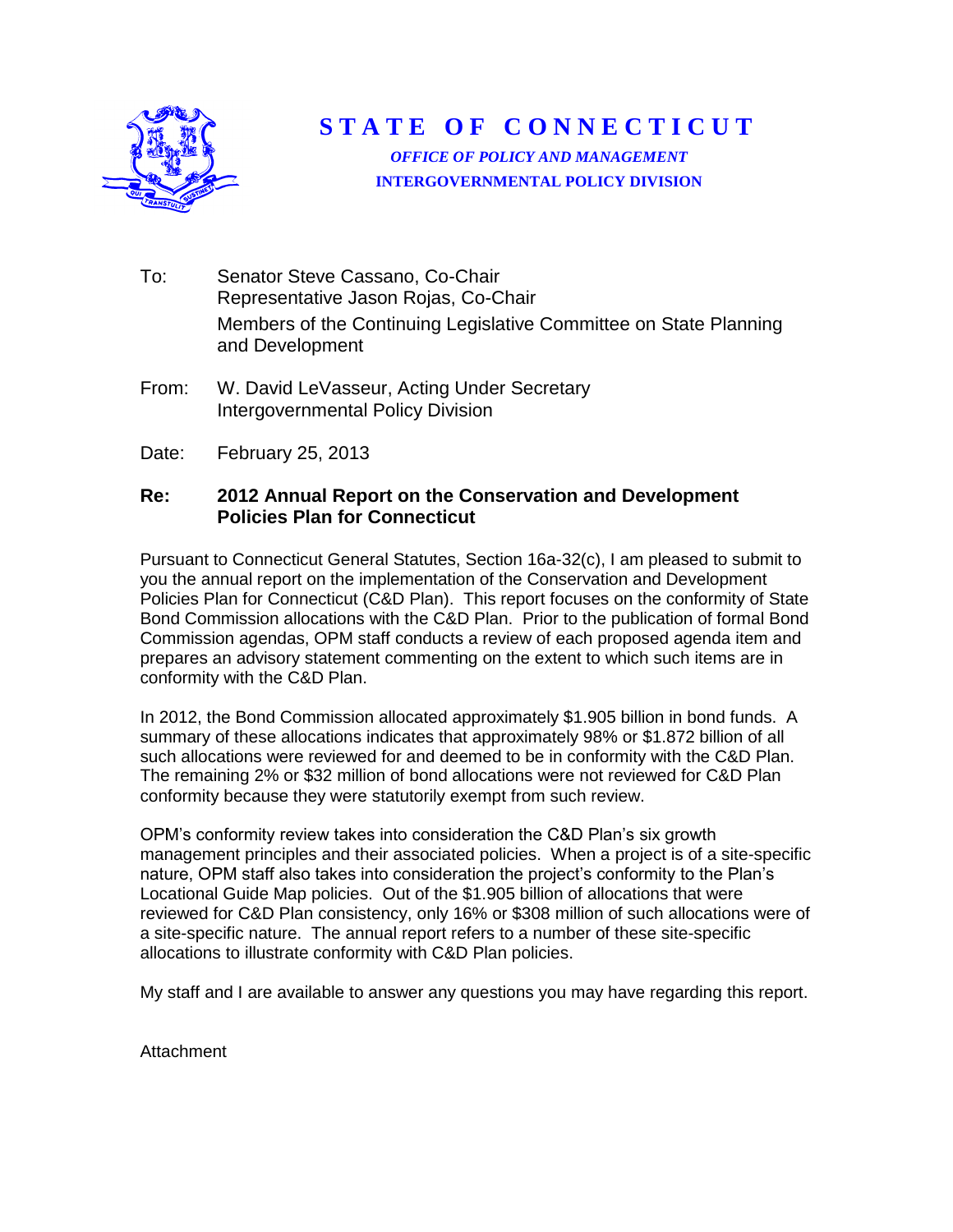# **CONSERVATION AND DEVELOPMENT POLICIES PLAN**

## **ANNUAL REPORT**

# **FOR CALENDAR YEAR 2012**

**TO THE**

### **CONTINUING LEGISLATIVE COMMITTEE ON STATE PLANNING AND DEVELOPMENT**

**BY THE**

### **OFFICE OF POLICY AND MANAGEMENT INTERGOVERNMENTAL POLICY DIVISION OFFICE OF RESPONSIBLE GROWTH**

**February 2013**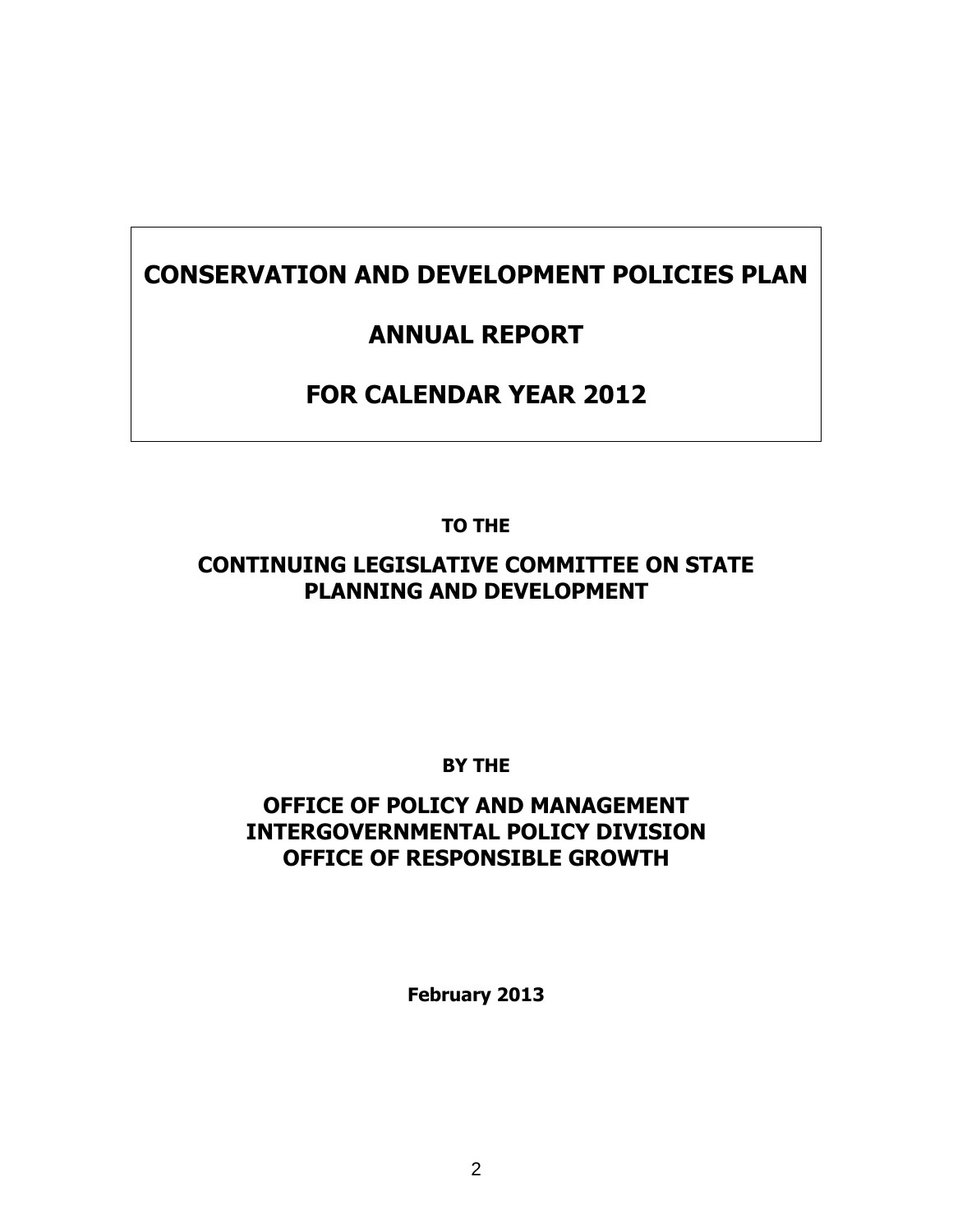# **TABLE OF CONTENT**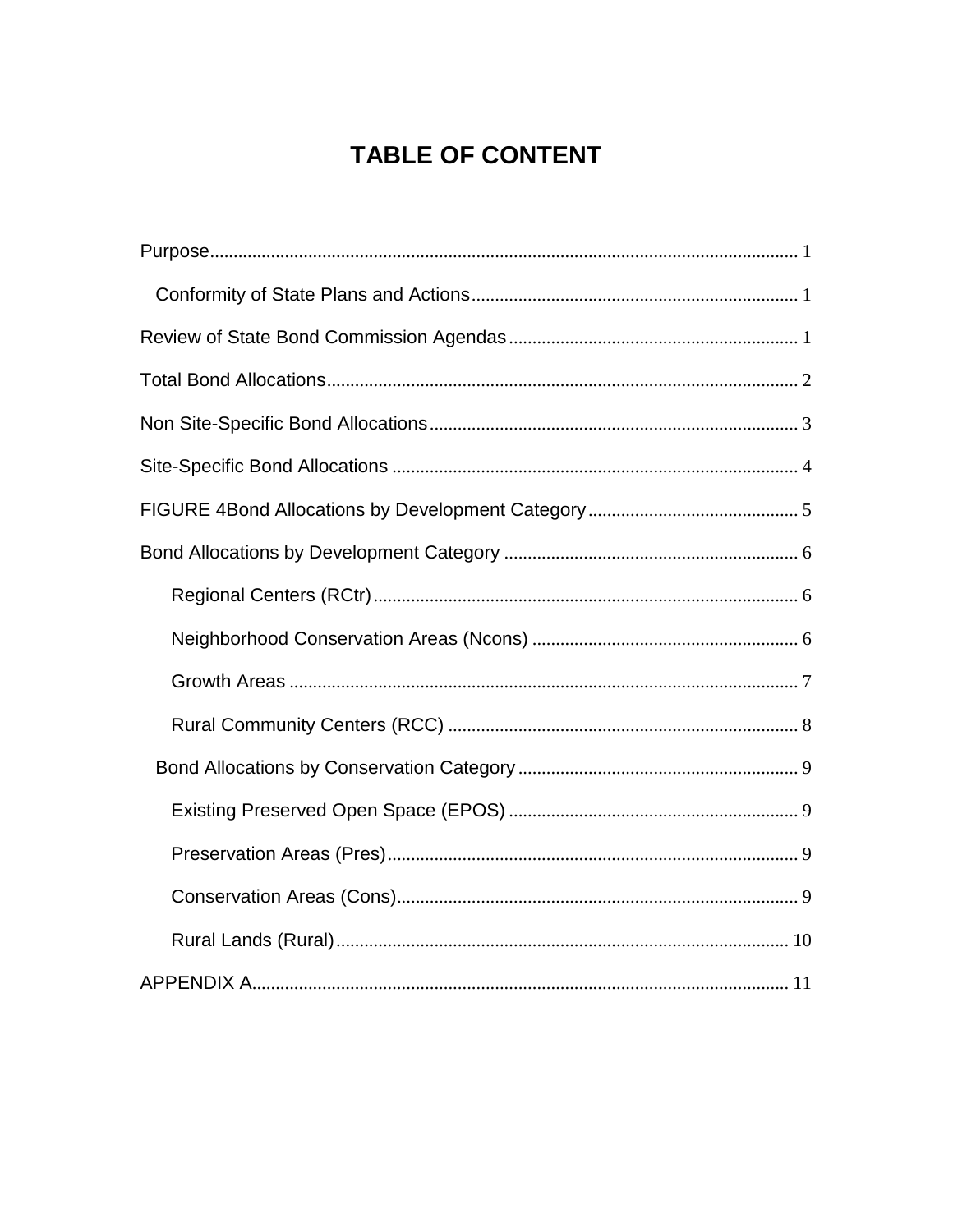### <span id="page-3-0"></span>**Purpose**

This annual report describes the conformity of state actions to the *Conservation and Development Policies Plan for Connecticut* (C&D Plan). The report is submitted to the Continuing Legislative Committee on State Planning and Development pursuant to Section 16a-32(c) of the Connecticut General Statutes (CGS). It covers the 2012 calendar year.

#### <span id="page-3-1"></span>*Conformity of State Plans and Actions*

The statutory means provided to implement and ensure conformity with the C&D Plan is through the Office of Policy and Management's (OPM) review of state agency plans and certain capital actions. OPM uses a variety of assessment processes to ensure that such plans and actions are undertaken in a manner consistent with the C&D Plan, as described in Appendix A.

Pursuant to Section 16a-31(a) of the Connecticut General Statutes (CGS), the following actions, when undertaken with state or federal funds by any state agency, must conform to the C&D Plan:

- 1) The acquisition of real property when the acquisition cost is in excess of \$200,000;
- 2) The development or improvement of real property when the development cost is in excess of \$200,000;
- 3) The acquisition of public transportation equipment or facilities when the acquisition cost is in excess of \$200,000; and
- 4) The authorization of each state grant for an amount in excess of \$200,000, for the acquisition or development or improvement of real property or for the acquisition of public transportation equipment or facilities.

### <span id="page-3-2"></span>**Review of State Bond Commission Agendas**

In addition to the statutory requirement noted above, CGS Section 16a-31(c) also requires OPM to determine the conformity of projects on the State Bond Commission agendas. For illustrative purposes, this report focuses on Bond Commission activity for calendar year 2012.

<span id="page-3-3"></span>References to "projects" throughout this report refer to both Bond Commission full agenda items and item subcategories. Projects that meet the criteria of CGS Section 16a-31(a) are reviewed for conformity with the text of the C&D Plan as well as the Plan's Locational Guide Map when appropriate. If such projects are not site-specific, or do not provide sufficient locational information, the requests are only reviewed for conformity with the text of the C&D Plan.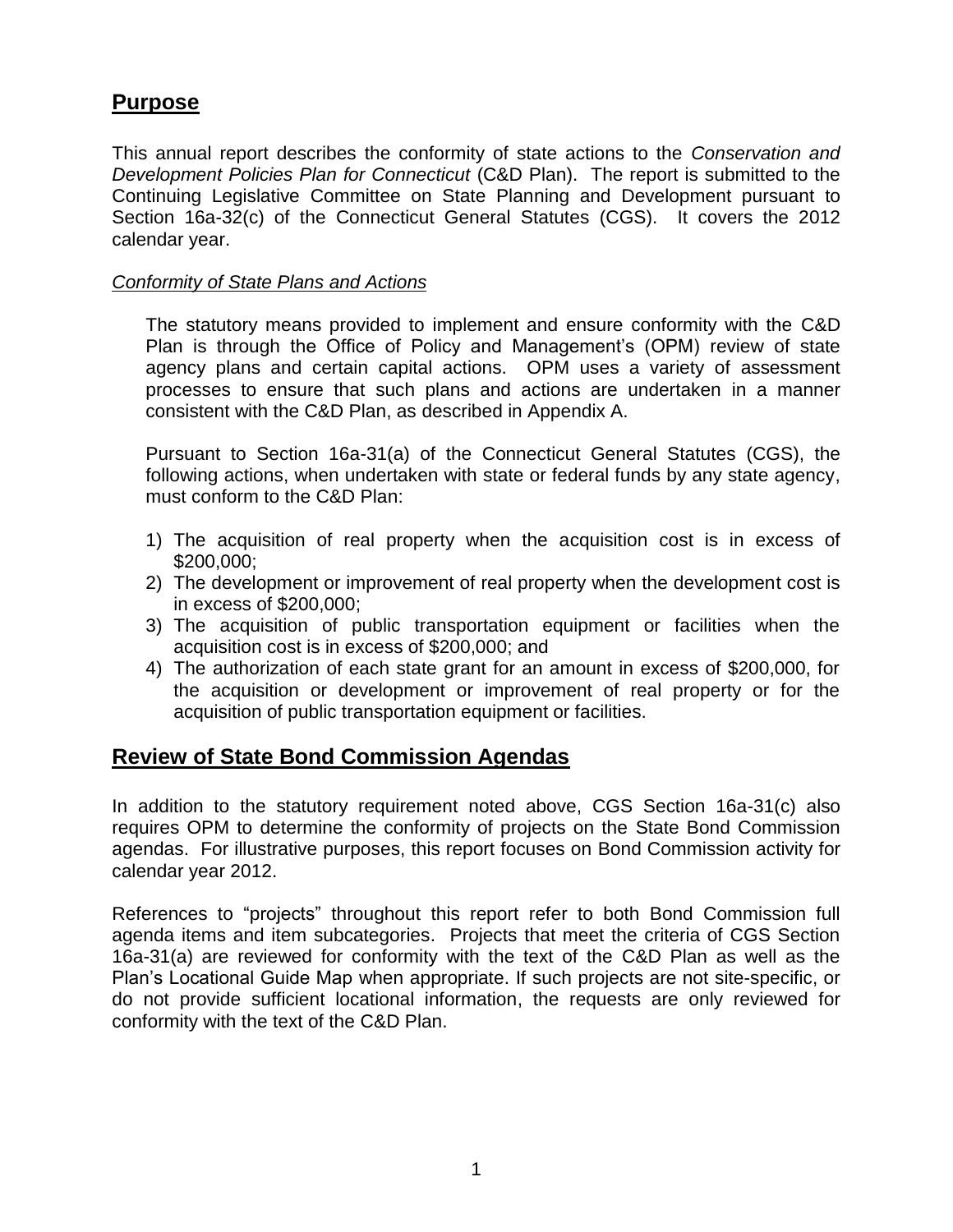### **Total Bond Allocations**

The Bond Commission allocated approximately \$1.905 billion in bond funds during the 2012 calendar year.

As shown in *Figure* 1, about 82 percent or almost \$1.564 billion of all bond allocations were only reviewed for conformity with the text of the C&D Plan because of the lack of site-specific information.

Approximately 16 percent or \$308 million of 2012 Bond Commission allocations were for site-specific projects that were reviewed for conformity with both the C&D Plan text and Locational Guide Map policies.

Finally, there were 88 projects that did not meet the statutory criteria for a review of C&D Plan conformity because they either fell under the \$200,000 threshold or they were for planning/design, acquisition of non transportation-related equipment, economic development loans and assistance, entitlement programs such as the Local Capital Improvement Program (LoCIP), etc. This group comprised 1.71 percent or \$32 million of all Bond Commission allocations in 2012.



**FIGURE 1**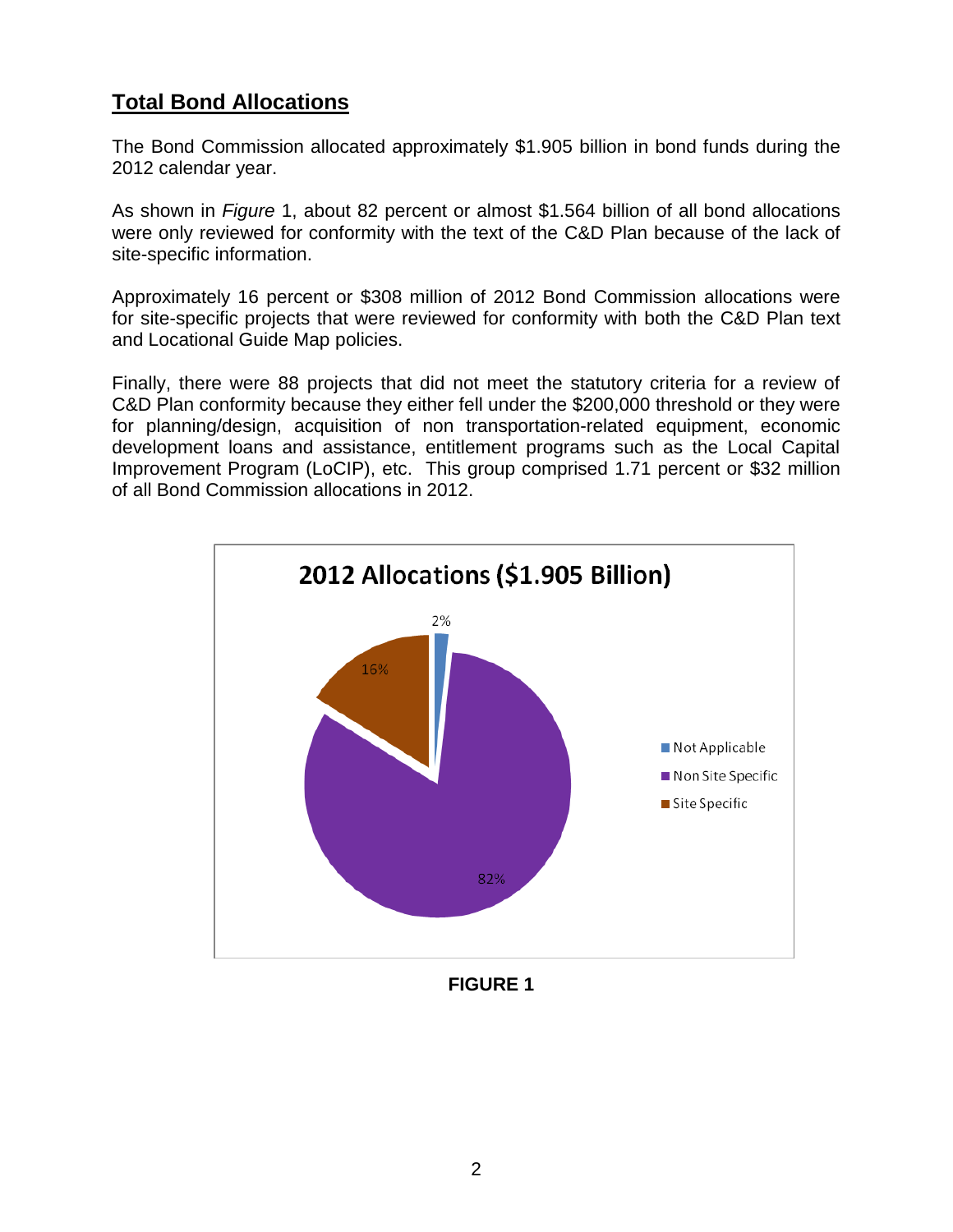### <span id="page-5-0"></span>**Non Site-Specific Bond Allocations**

As noted in *Figure* 1, 82 percent or almost \$1.564 billion of the total bond allocations were for non site-specific projects. These allocations comprise 90 projects that were determined to be in general conformance with the policies of the C&D Plan text. As shown in *Figure 2*, the following are the major sectors these bond allocations comprise:

- Economic Development: Approximately 10.01 percent or \$156.63 million was allocated to projects that included the Small Business Express Program, Brownfields funding, Small Town Economic Assistance Program, and the Housing Trust Fund.
- Education: Approximately 29.56 percent or \$462.54 million was allocated for local school construction and capital repair projects, as determined by the Department of Education. Majority of the funding was for principal and interest for school building projects..
- Environment: Approximately 18.96 percent or \$296.7 million was allocated for projects such as upgrades to various water pollution control facilities, as determined by the DEEP Clean Water Fund Priority List, environmental compliance/remediation, hazardous materials abatement, demolition, and environmental emergency response related to DOT projects/operations.
- Transportation: Approximately 35.68 percent or \$558.35 million was allocated for  $\bullet$ upgrades to existing infrastructure, such as finance minor bridge repairs, fix-itfirst program for bridges, interstate highway program, Town Aid Road grants, bus and rail facilities and equipment, including rights-of-way, other property acquisition and miscellaneous resurfacing/reconstruction projects.



**FIGURE 2**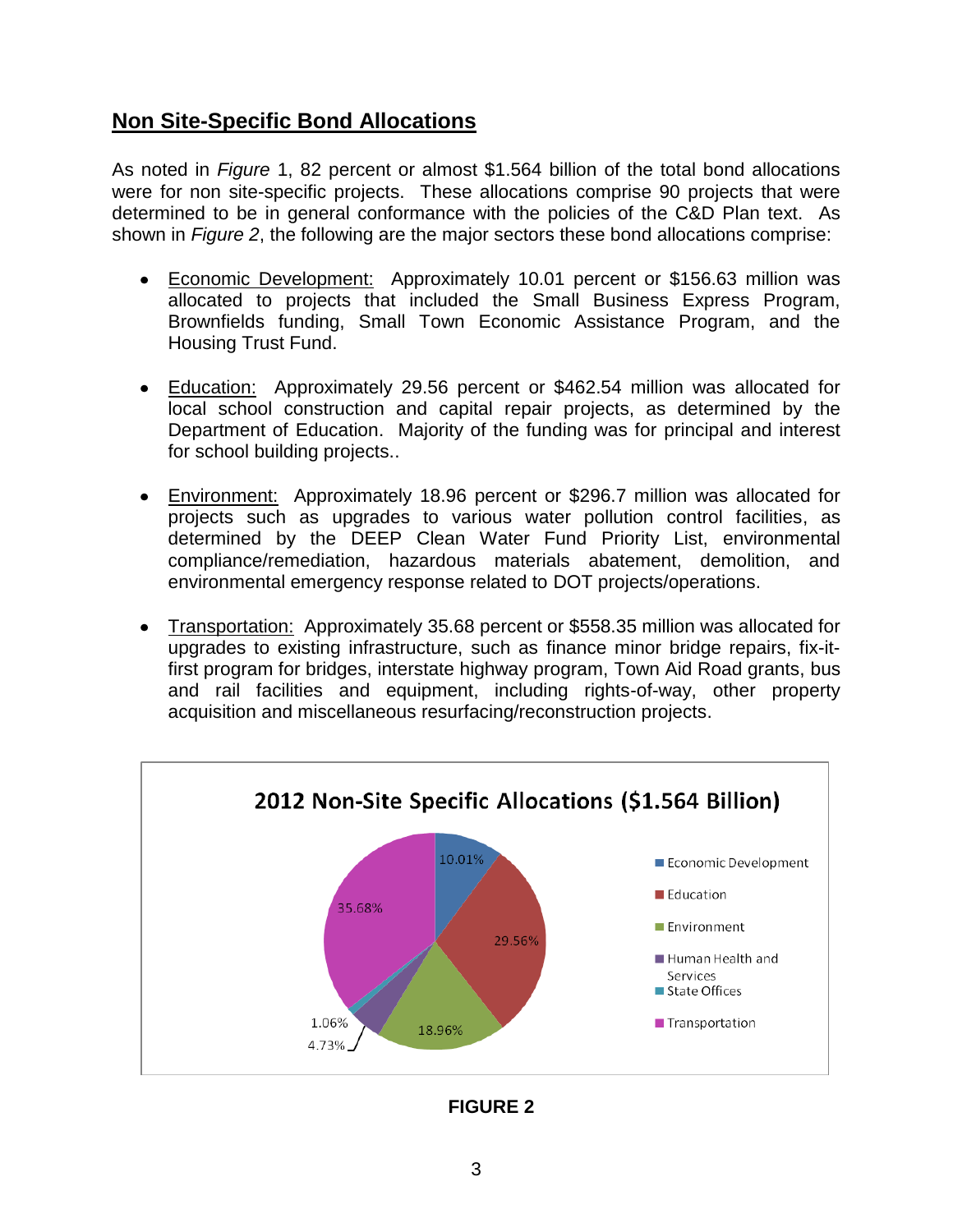### <span id="page-6-0"></span>**Site-Specific Bond Allocations**

As noted in *Figure* 1, approximately 16 percent or \$308 million of 2012 Bond Commission allocations included site-specific information at the time the request was presented to the Bond Commission, so these projects were reviewed for conformity with both the C&D Plan text and Locational Guide Map policies.

The C&D Plan Locational Guide Map spatially interprets the Growth Management Principles contained in the C&D Plan text, with respect to each area's potential to fulfill and to balance the conservation and development priorities of the state. The Map includes four development categories (Regional Centers (RCtr), Neighborhood Conservation Areas (Ncons), Growth Areas (Growth), and Rural Community Centers (RCC) and four conservation categories Existing Preserved Open Space (EPOS), Preservation Areas (Pres), Conservation Areas (Cons), and Rural Lands (Rural).

As shown in *Figure 3*, about 78 percent or \$242.4 million of all bond allocations for sitespecific projects occurred within the four development categories, while 22 percent or \$66 million of site-specific projects occurred within the four conservation categories.



**FIGURE 3**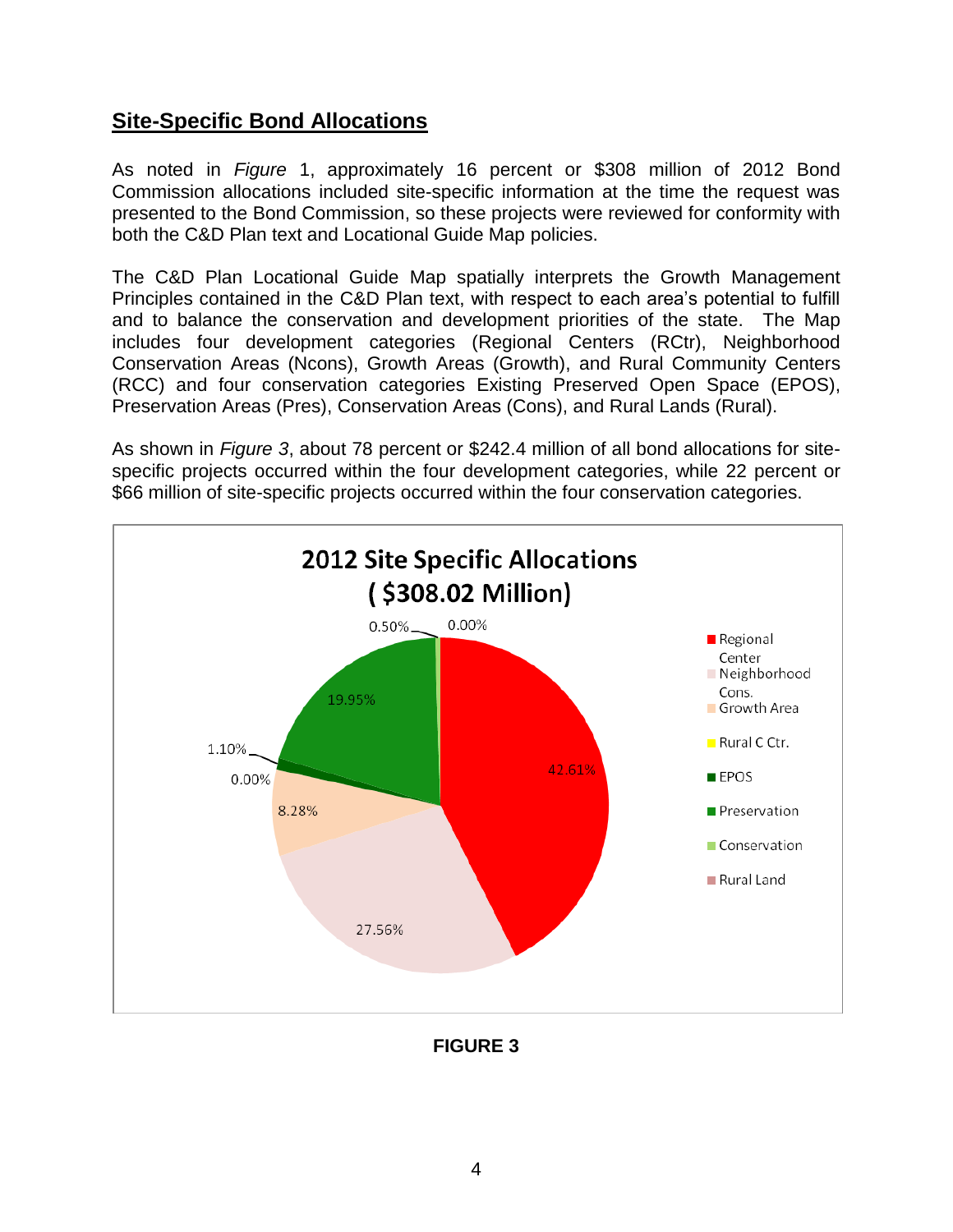

*Figure 4* further illustrates site-specific bond allocations for each of the Locational Guide Map categories by dollar amount for various sectors.

<span id="page-7-0"></span>**FIGURE 4**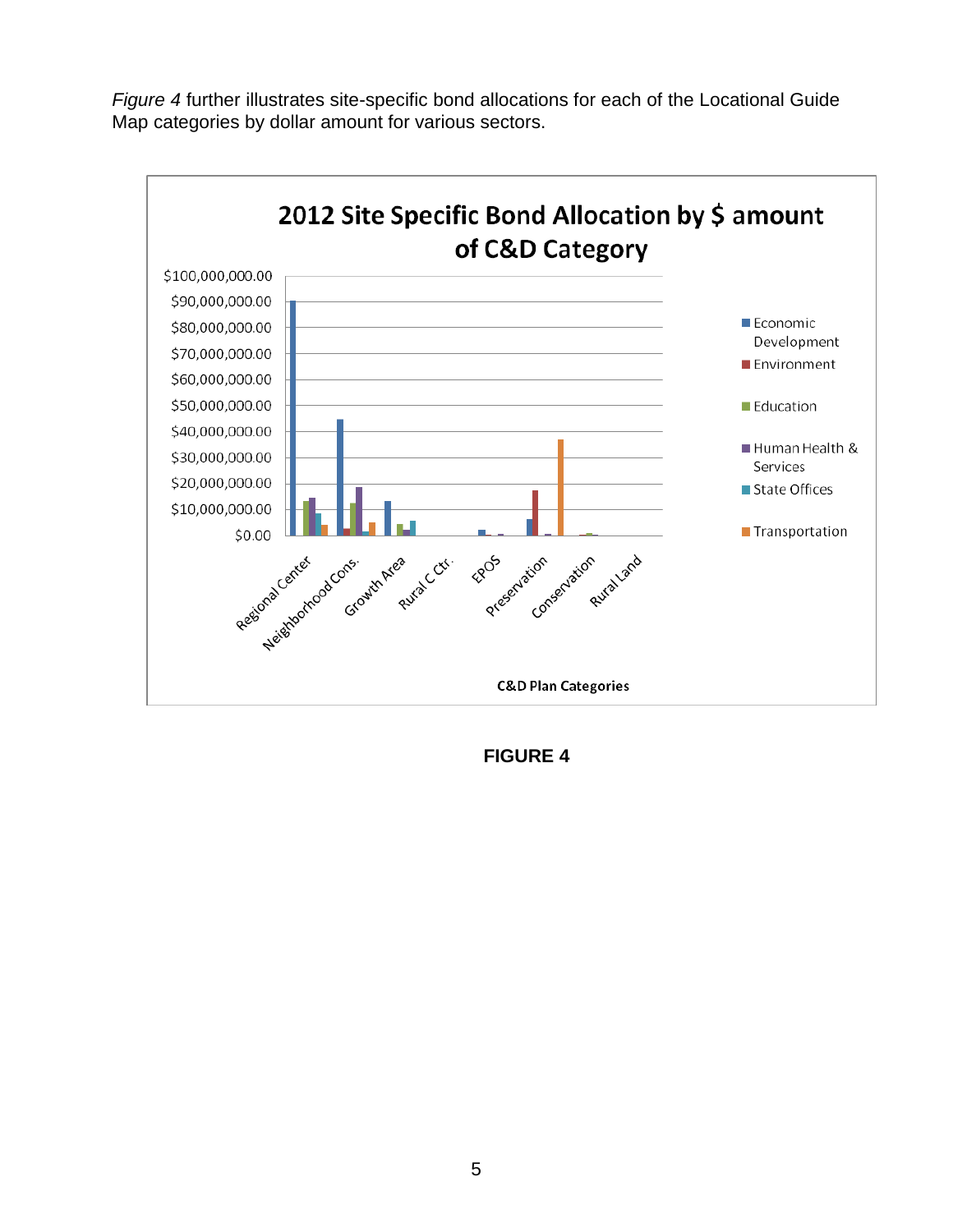### **Bond Allocations by Development Category**

#### <span id="page-8-1"></span><span id="page-8-0"></span>Regional Centers (RCtr)

Regional Centers are considered the highest development priority in the C&D Plan. Approximately 42.6 percent or \$131.25 million of Bond Commission allocations for site-specific projects occurred in Regional Centers. The C&D Plan encourages revitalization of these areas by focusing capital investments in facilities and public infrastructure that help attract and leverage private investment.

Major projects in this map category included grants and loans to the First Five Program in order to fund the relocation of Alexicon Pharmaceuticals to New Haven (\$26,000,000). Other major projects included a grant to Hartford Hospital to fund a new 30,000 square foot training facility (\$10,000,000).

A complete summary of all 2012 allocations in Regional Centers grouped by major category is shown in the following table.

| <b>REGIONAL CENTERS</b>                   |                    |  |
|-------------------------------------------|--------------------|--|
| <b>Primary Activity</b>                   | <b>Allocations</b> |  |
|                                           |                    |  |
| Education                                 | \$13,505,702       |  |
| <b>State Offices</b>                      | \$8,415,082        |  |
| <b>Economic and Community Development</b> | \$90,603,515       |  |
| Transportation                            | \$4,050,000        |  |
| <b>Health and Human Services</b>          | \$14,674,724       |  |
| <b>Total</b>                              | \$131,249,023      |  |

#### <span id="page-8-2"></span>Neighborhood Conservation Areas (NCons)

Neighborhood Conservation Areas are considered the second highest development priority in the C&D Plan. This map category accounted for nearly 27.56 percent or \$84.9 million of Bond Commission allocations for site-specific projects. The C&D Plan encourages infill or intensification of development in these areas when consistent with community stability and the capacity of available urban services.

Major projects in this map category included funding for renovations in the Ella T. Grasso Technical High School in Groton (\$6,033,351), additions and renovations at the Connecticut Juvenile Training School in Middletown (\$7,205,500) and a loan in order to build a new manufacturing operation for Sustainable Building Systems LLC in North Haven (\$19,100,000).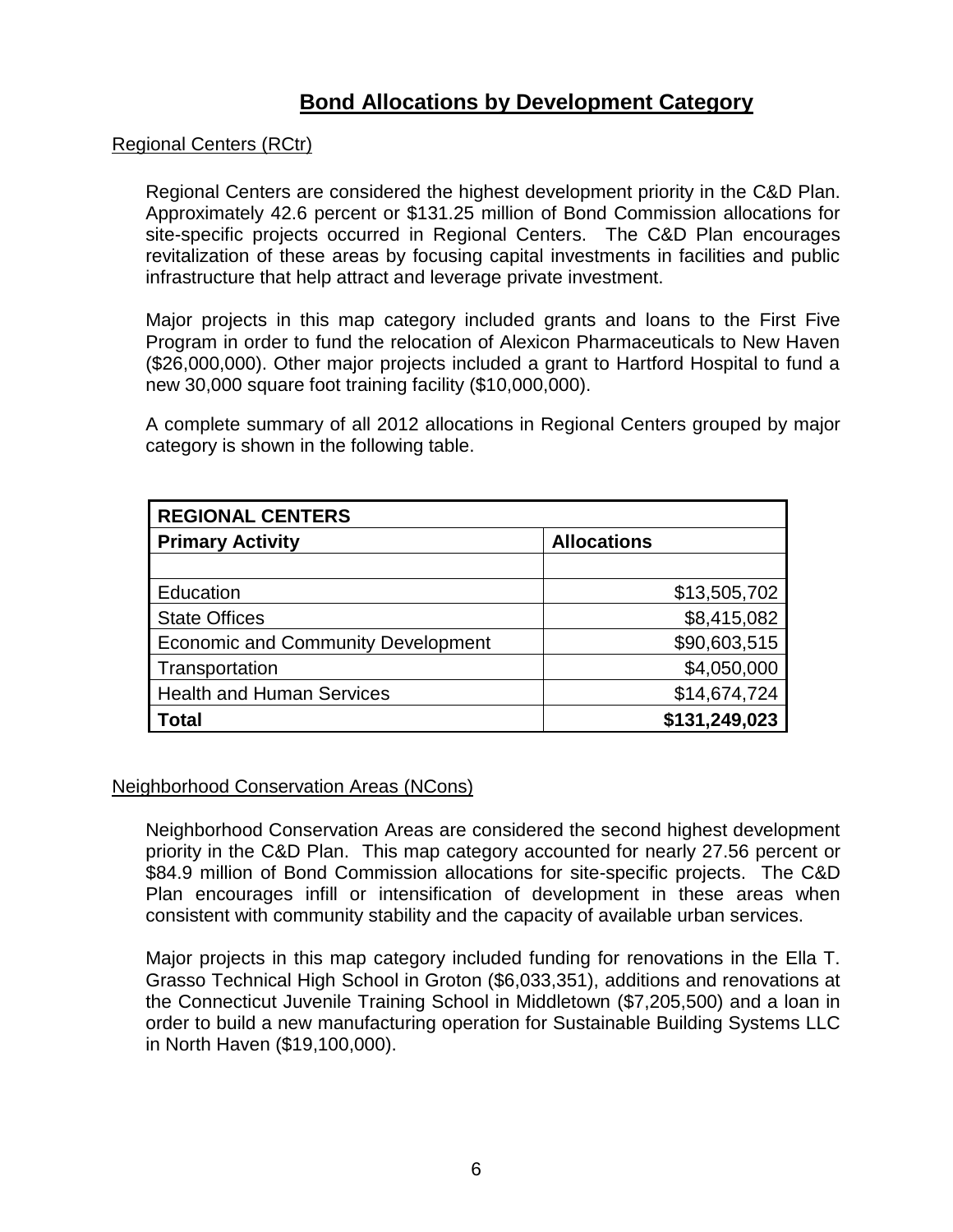A complete summary of all 2012 allocations in Neighborhood Conservation Areas grouped by major category is shown in the following table.

| <b>NEIGHBORHOOD CONSERVATION AREAS</b>      |                    |  |
|---------------------------------------------|--------------------|--|
| <b>Primary Activity</b>                     | <b>Allocations</b> |  |
|                                             |                    |  |
| <b>Economic &amp; Community Development</b> | \$44,729,000       |  |
| <b>Environmental Protection</b>             | \$2,607,938        |  |
| <b>Human Services</b>                       | \$18,647,496       |  |
| Transportation                              | \$5,000,000        |  |
| Education                                   | \$12,388,457       |  |
| <b>State Offices</b>                        | \$1,520,000        |  |
| <b>Total</b>                                | \$84,892,891       |  |

#### <span id="page-9-0"></span>**Growth Areas**

Growth Areas are considered the third highest development priority in the C&D Plan. The plan encourages the concentration of new development that occurs outside of Regional Centers and Neighborhood Conservation Areas to be located in Growth Areas. Growth Areas typically have basic infrastructure in place, or there is the planned capacity to expand such infrastructure into these areas. As a result, Growth Areas typically are able to support urban-scale, mixed uses, and higher densities.

About 8.28 percent or \$25.5 million of the site-specific bond allocations were invested in Growth Areas. Major projects in this map category included a loan to Dollar Tree Inc. in order to prepare for the development of a new one million square foot distribution center in Windsor (\$7,500,000) as well as hot water piping and air conditioning at the Manson Youth Institute in Cheshire (\$5,241,400).

| <b>GROWTH AREAS</b>                       |                    |  |
|-------------------------------------------|--------------------|--|
| <b>Primary Activity</b>                   | <b>Allocations</b> |  |
|                                           |                    |  |
| <b>Economic and Community Development</b> | \$13,500,000       |  |
| Education                                 | \$4,373,253        |  |
| <b>State Offices</b>                      | \$5,603,382        |  |
| <b>Health and Human Services</b>          | \$2,023,480        |  |
| <b>Total</b>                              | \$25,500,115       |  |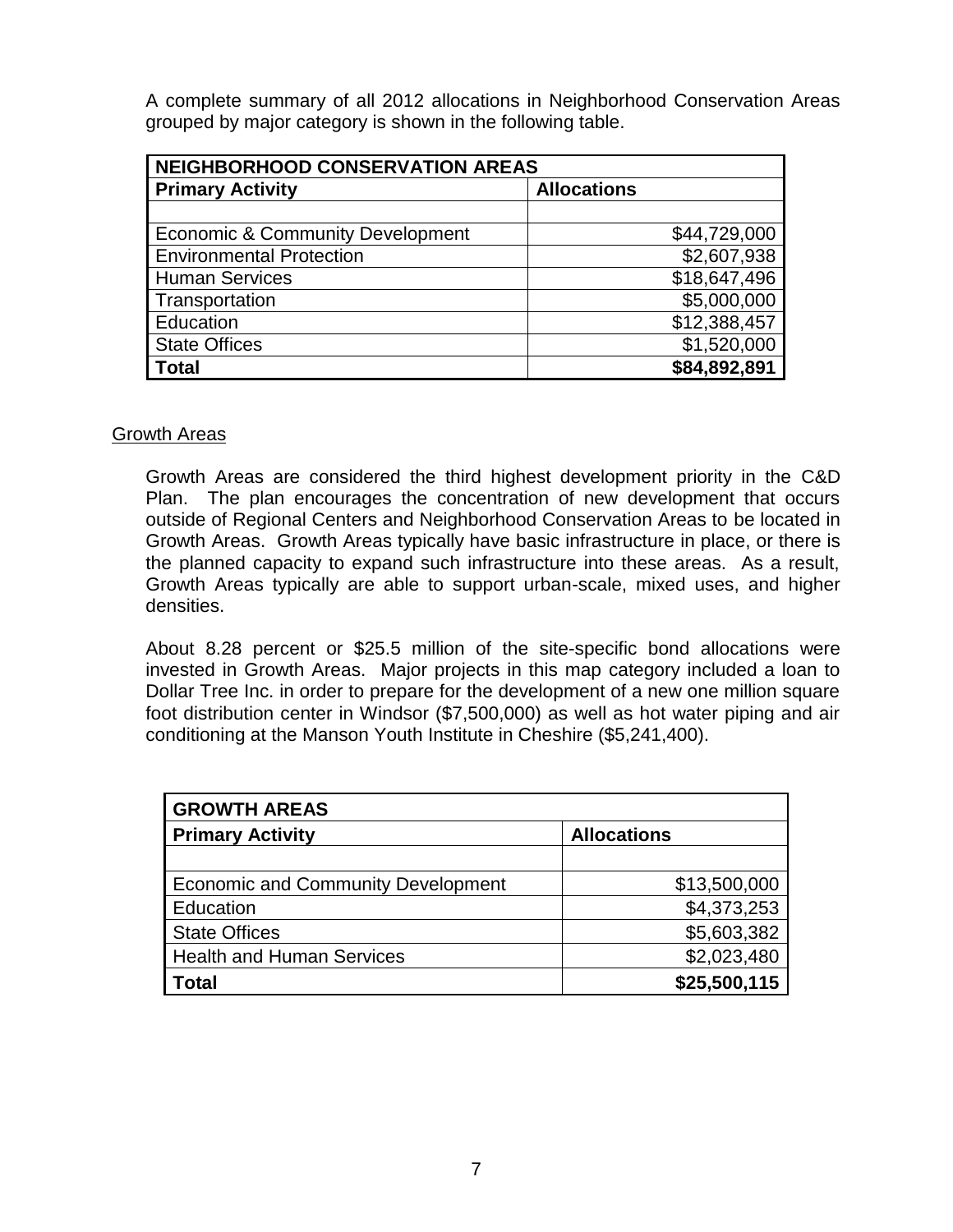### <span id="page-10-0"></span>Rural Community Centers (RCC)

In the state's rural towns, the C&D Plan encourages the clustering of more intensive land uses and public services and facilities within Rural Community Centers. There were no site-specific bond commission allocations for projects in this map category in 2012.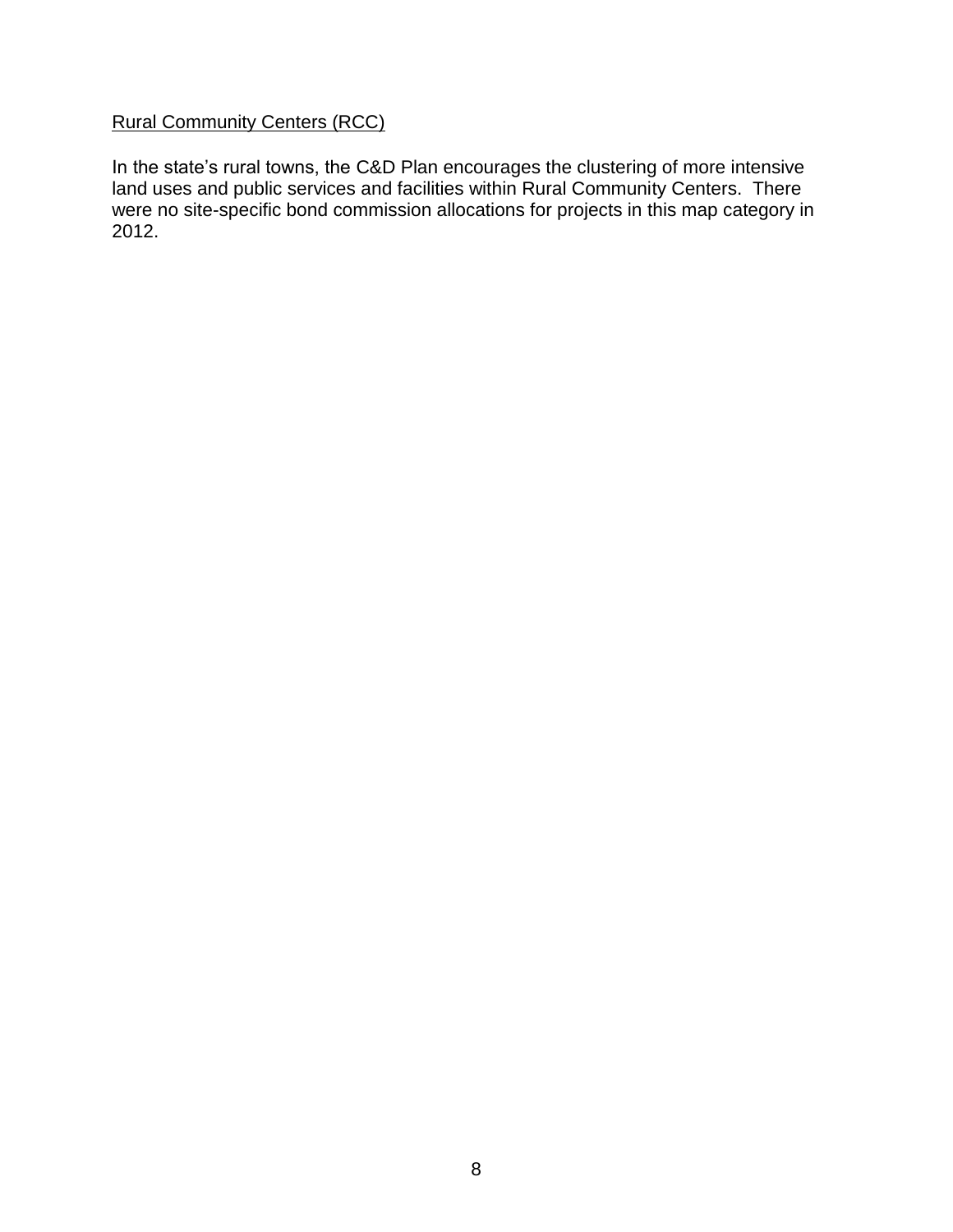### <span id="page-11-0"></span>**Bond Allocations by Conservation Category**

#### <span id="page-11-1"></span>Existing Preserved Open Space (EPOS)

It is the strategy of the C&D Plan to preserve these lands in perpetuity as public or quasi-public open space and to encourage actions that maintain or enhance their value as open space or recreational areas. The only site-specific bond commission allocation for projects in this map category in 2012 was \$2,242,000 to the Town of Glastonbury to assist with construction of a boathouse at Riverfront Park.

#### <span id="page-11-2"></span>Preservation Areas (Pres)

Preservation Areas represent significant resource, heritage, recreation, and hazardous areas that require coordinated state, regional, local and private efforts to ensure their future protection through acquisition, easements, public education, regulation, and technical assistance to landowners. The C&D Plan policy for these areas is generally to avoid support of structural development, except as directly consistent with the preservation values.

Approximately 19.95 percent or \$61.4 million of Bond Commission allocations in 2012 were for site-specific projects located in Preservation Areas. Major projects in this map category included fix-it-first program to repair the state's bridges (\$36,000,000), purchase of development rights for preservation of agricultural lands (\$10,000,000) and farmland restoration program (\$5,000,000).

| <b>PRESERVATION AREAS</b>                 |                    |  |
|-------------------------------------------|--------------------|--|
| <b>Primary Activity</b>                   | <b>Allocations</b> |  |
|                                           |                    |  |
| <b>Economic and Community Development</b> | \$6,565,000        |  |
| Transportation                            | \$37,020,000       |  |
| Environment                               | \$17,305,000       |  |
| <b>Human and Health Services</b>          | \$571,650          |  |
| ⊺otal                                     | \$61,461,650       |  |

#### <span id="page-11-3"></span>Conservation Areas (Cons)

Conservation Areas represent myriad natural or cultural resource values that do not have the same level of protection as Preservation Areas, but can help to provide for the state's future need for food, fiber and water when properly managed. Although some development can be accommodated within these areas, the goal is to ensure that any changes in use are compatible with the underlying resource values.

In 2012, almost 0.5 percent or \$1.5 million of site-specific bond allocations were allocated for projects located in Conservation Areas. The major project in this map category included funding for power plant and heating repairs to the Southbury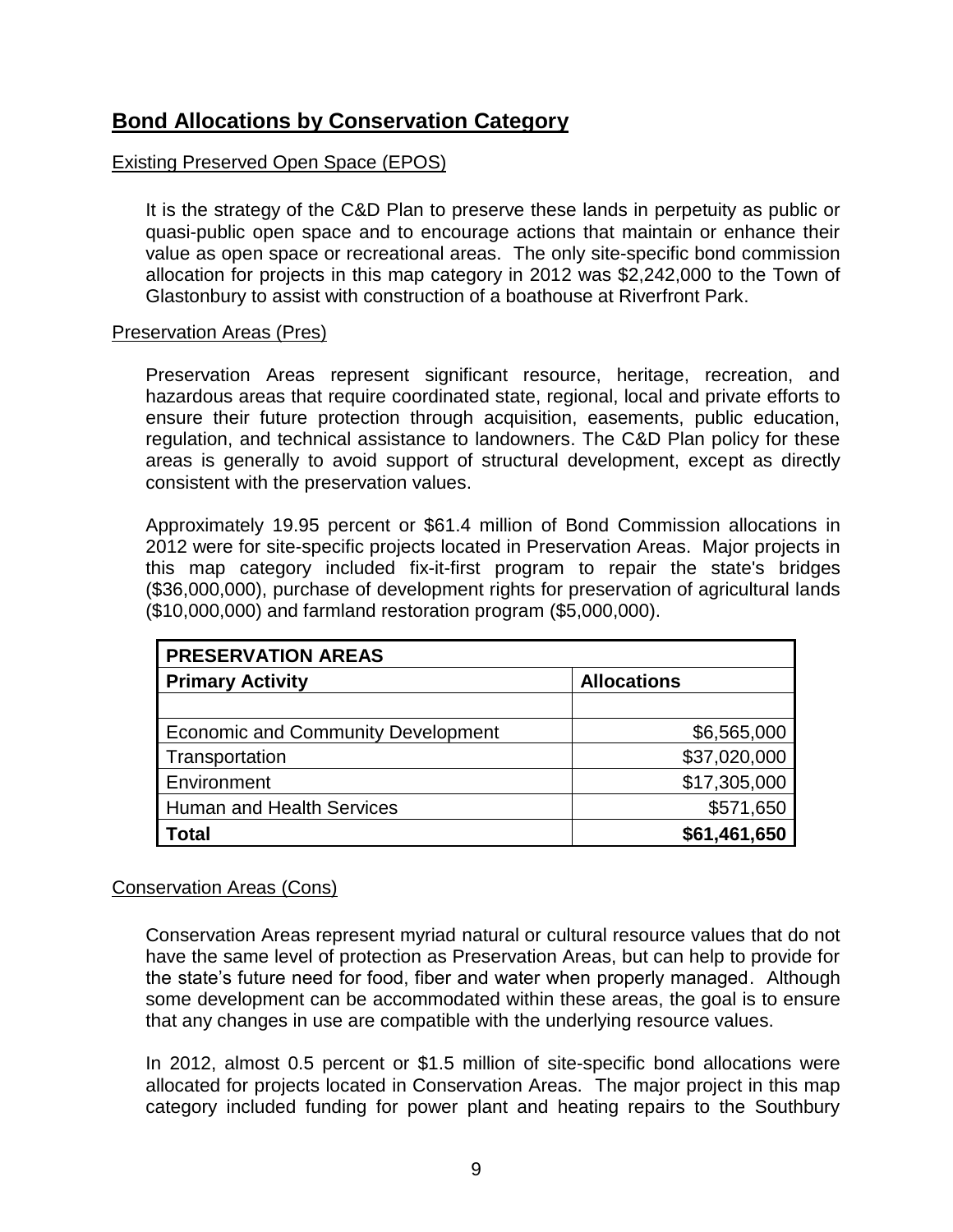Training School in Southbury (\$335,000) and renovations to anatomy and physics laboratories at Middlesex Community College in Middletown (\$323,224).

| <b>Conservation Areas</b> |                    |  |
|---------------------------|--------------------|--|
| <b>Primary Activity</b>   | <b>Allocations</b> |  |
|                           |                    |  |
| Environment               | \$275,000          |  |
| Human and Health Services | \$335,000          |  |
| Education                 | \$926,224          |  |
| <b>Total</b>              | \$1,536,224        |  |

#### <span id="page-12-0"></span>Rural Lands (Rural)

The C&D Plan strategy for Rural Lands is to avoid support for intensive forms of development and to discourage the introduction of urban types of infrastructure, in order to preserve rural character and the environmental and open space values of undeveloped lands. There were no site-specific bond commission allocations for projects in this map category in 2012.